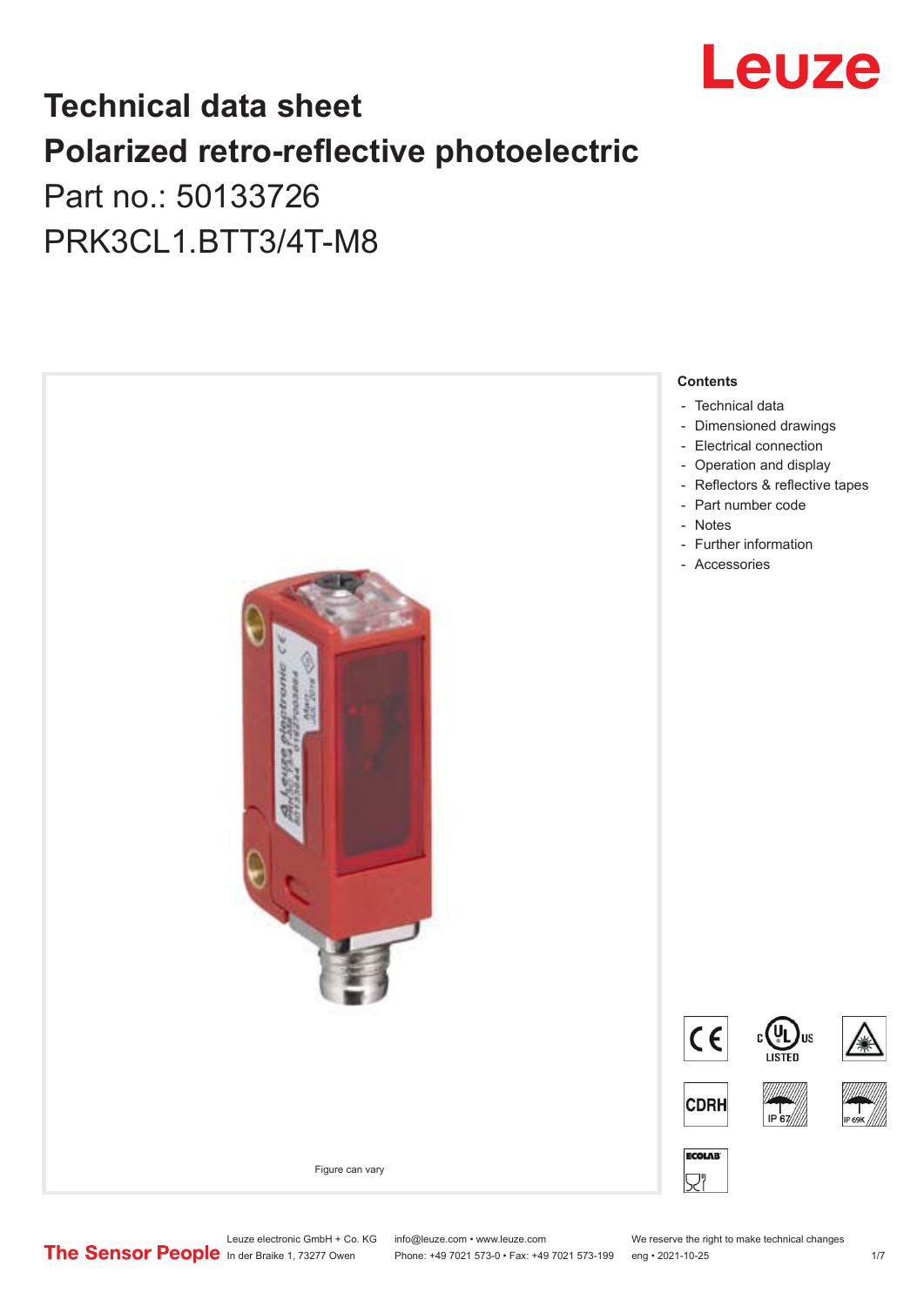## <span id="page-1-0"></span>**Technical data**

#### **Basic data**

**Series** 3C **Operating principle** Reflection principle **Application** Detection of highly transparent bottles

#### **Special version**

**Special version** Autocollimation

**Optical data**

Tracking function

Detection of transparent films

| <b>Operating range</b>               | Guaranteed operating range |
|--------------------------------------|----------------------------|
| <b>Operating range</b>               | $00.4$ m                   |
| <b>Operating range limit</b>         | Typical operating range    |
| <b>Operating range limit</b>         | 00.5m                      |
| Beam path                            | Collimated                 |
| <b>Light source</b>                  | Laser, Red                 |
| Wavelength                           | 655 nm                     |
| Laser class                          | 1, IEC/EN 60825-1:2007     |
| Max. laser power                     | 0.0017 W                   |
| <b>Transmitted-signal shape</b>      | Pulsed                     |
| <b>Pulse duration</b>                | $5.3 \,\mu s$              |
| Light spot size [at sensor distance] | 1 mm [500 mm]              |
| Type of light spot geometry          | Round                      |
| Shift angle                          | Typ. $\pm 2^{\circ}$       |
|                                      |                            |

#### **Electrical data**

**Protective circuit** Polarity reversal protection

| Performance data              |                                     |
|-------------------------------|-------------------------------------|
| Supply voltage U <sub>B</sub> | 10  30 V, DC, Incl. residual ripple |
| <b>Residual ripple</b>        | $0 15 \%$ , From $U_{p}$            |
| <b>Open-circuit current</b>   | $015$ mA                            |
|                               |                                     |

Short circuit protected

low:  $\leq 0.35 \times U_{\text{B}}$ 

Light/dark switching Sensitivity adjustment

**Inputs**

**Number of teach inputs** 1 Piece(s)

**Teach inputs Voltage type** DC **Switching voltage** high:  $\geq 0.65 \times U_B$ **Delay** 1 ms

**Input resistance** 20,000 Ω

#### **Teach input 1 Assignment** Connection 1, pin 2

**Active switching state** High

#### **Outputs**

**Number of digital switching outputs** 1 Piece(s)

**Function** Keyboard lockout

| <b>Switching outputs</b> |                                   |
|--------------------------|-----------------------------------|
| Voltage type             | DC.                               |
| Switching current, max.  | 100 mA                            |
| Switching voltage        | high: $\geq$ (U <sub>B</sub> -2V) |
|                          | Low: $\leq$ 2V                    |

| <b>Switching output 1</b>  |                     |  |
|----------------------------|---------------------|--|
| <b>Assignment</b>          | Connection 1, pin 4 |  |
| <b>Switching element</b>   | Transistor, PNP     |  |
| <b>Switching principle</b> | Light switching     |  |
|                            |                     |  |

#### **Timing**

| <b>Switching frequency</b> | 3.000 Hz          |
|----------------------------|-------------------|
| Response time              | $0.17 \text{ ms}$ |
| <b>Readiness delay</b>     | $300 \text{ ms}$  |

#### **Connection**

| <b>Connection 1</b>       |                |
|---------------------------|----------------|
| <b>Function</b>           | Signal IN      |
|                           | Signal OUT     |
|                           | Voltage supply |
| <b>Type of connection</b> | Connector      |
| <b>Thread size</b>        | M8             |
| <b>Type</b>               | Male           |
| <b>Material</b>           | Metal          |
| No. of pins               | 4 -pin         |

#### **Mechanical data**

| 11.4 mm x 34.2 mm x 18.3 mm  |
|------------------------------|
| Plastic                      |
| PC-ABS                       |
| Plastic / PMMA               |
| 10q                          |
| Red                          |
| Two M3 threaded sleeves      |
| Via optional mounting device |
| <b>ECOLAB</b>                |
|                              |

#### **Operation and display**

| Type of display                     | I FD                   |
|-------------------------------------|------------------------|
| Number of LEDs                      | 2 Piece(s)             |
| <b>Operational controls</b>         | Teach button           |
| Function of the operational control | Sensitivity adjustment |
|                                     |                        |

#### **Environmental data**

| Ambient temperature, operation | -40  55 °C  |
|--------------------------------|-------------|
| Ambient temperature, storage   | $-40$ 70 °C |
|                                |             |

#### **Certifications**

| Degree of protection     | IP 67         |
|--------------------------|---------------|
|                          | IP 69K        |
| <b>Protection class</b>  | Ш             |
| <b>Certifications</b>    | c UL US       |
| <b>Standards applied</b> | IEC 60947-5-2 |

# Leuze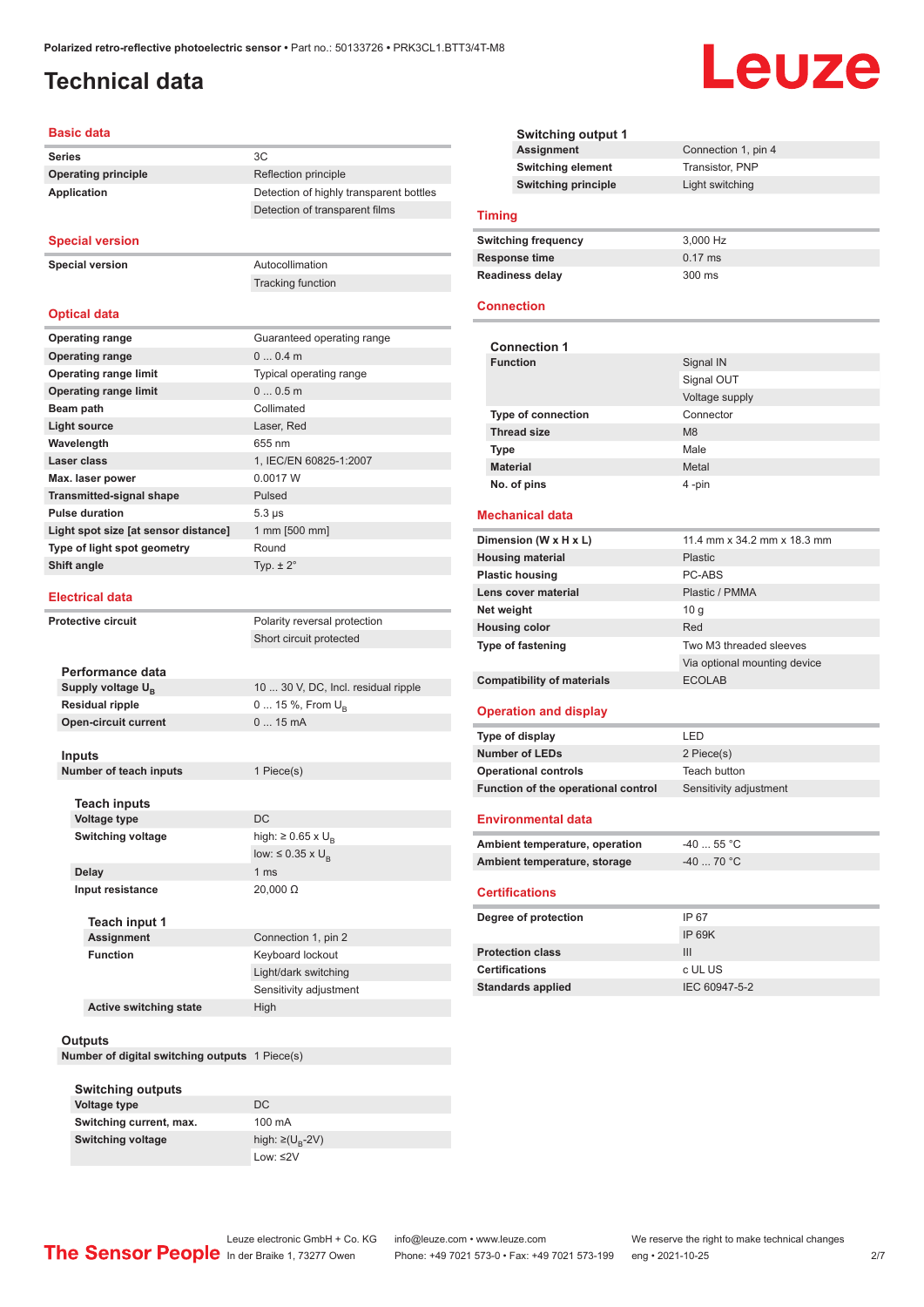## <span id="page-2-0"></span>**Technical data**

| <b>Customs tariff number</b> | 85365019 |
|------------------------------|----------|
| eCl@ss 5.1.4                 | 27270902 |
| eCl@ss 8.0                   | 27270902 |
| eCl@ss 9.0                   | 27270902 |
| eCl@ss 10.0                  | 27270902 |
| eCl@ss 11.0                  | 27270902 |
| <b>ETIM 5.0</b>              | EC002717 |
| <b>ETIM 6.0</b>              | EC002717 |
| <b>ETIM 7.0</b>              | EC002717 |

## **Dimensioned drawings**

All dimensions in millimeters

![](_page_2_Figure_5.jpeg)

- A Green LED
- B Yellow LED
- C Optical axis
- D Teach button
- E Mounting sleeve (standard)
- F Threaded sleeve (3C.B series)

**Leuze**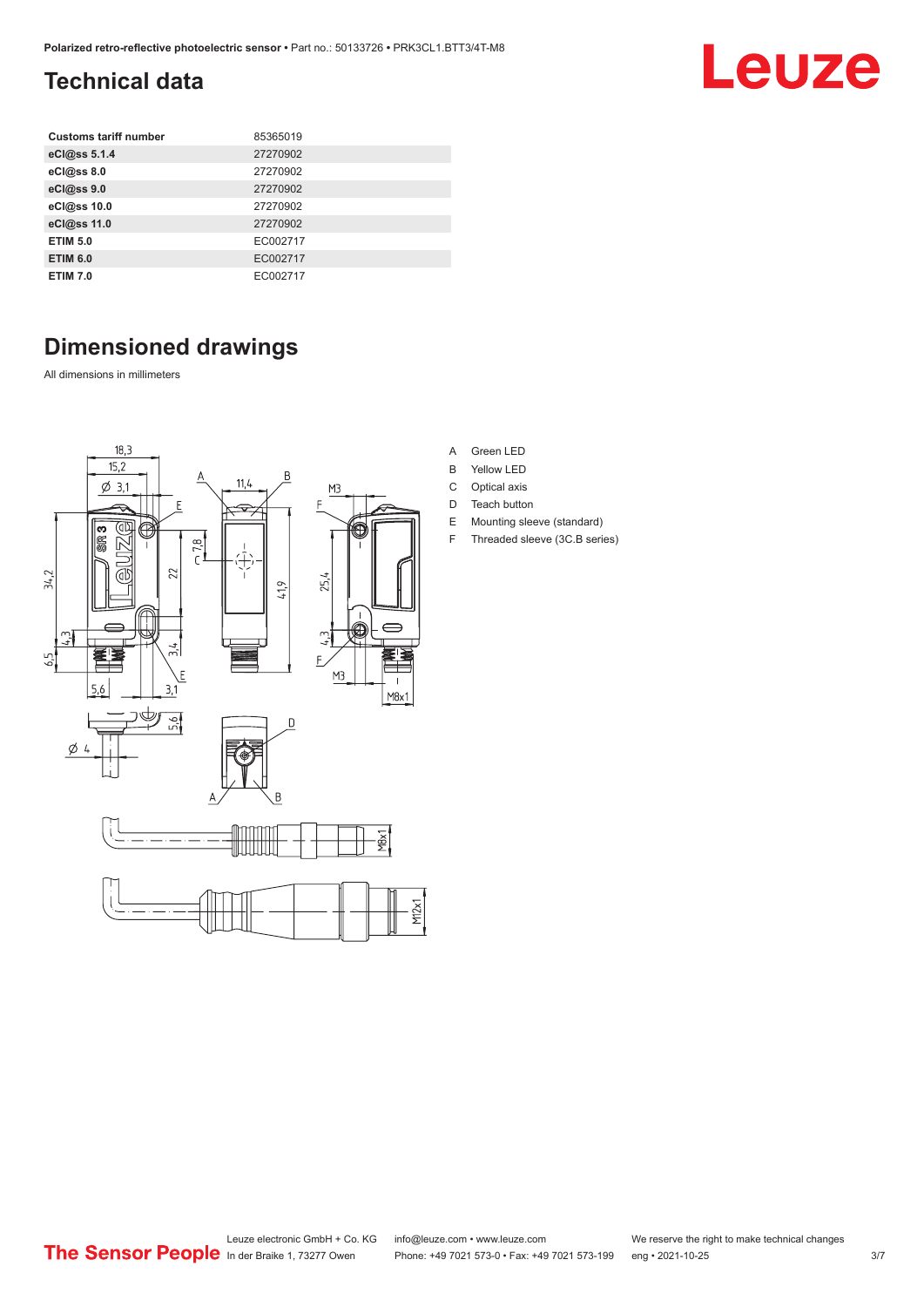## <span id="page-3-0"></span>**Electrical connection**

## Leuze

#### **Connection 1**

| <b>Function</b>    | Signal IN      |
|--------------------|----------------|
|                    | Signal OUT     |
|                    | Voltage supply |
| Type of connection | Connector      |
| <b>Thread size</b> | M <sub>8</sub> |
| <b>Type</b>        | Male           |
| <b>Material</b>    | Metal          |
| No. of pins        | 4-pin          |

#### **Pin Pin assignment 1** V+ **2** Teach-in **3** GND **4** OUT 1

![](_page_3_Picture_6.jpeg)

## **Operation and display**

| <b>LED</b>     | <b>Display</b>           | <b>Meaning</b>                       |
|----------------|--------------------------|--------------------------------------|
|                | Green, continuous light  | Operational readiness                |
| $\overline{2}$ | Yellow, continuous light | Light path free                      |
|                | Yellow, flashing         | Light path free, no function reserve |

## **Reflectors & reflective tapes**

|  | Part no. | <b>Designation</b> | <b>Operating range</b><br><b>Operating range</b> | <b>Description</b>                                                                                                                                                                                                           |
|--|----------|--------------------|--------------------------------------------------|------------------------------------------------------------------------------------------------------------------------------------------------------------------------------------------------------------------------------|
|  | 50110191 | REF 6-A-25x25      | $00.4$ m<br>00.5m                                | Design: rechteckig<br>Triple reflector size: 0.3 mm<br>Reflective surface: 25 mm x 25 mm<br>Material: Kunststoff<br>Chemical designation of the material: PMMA<br>Fastening: selbstklebend                                   |
|  | 50114185 | REF 6-S-20x40      | $00.4$ m<br>00.5m                                | Design: rechteckig<br>Triple reflector size: 0.3 mm<br>Reflective surface: 16 mm x 38 mm<br>Material: Kunststoff<br>Base material: Kunststoff<br>Chemical designation of the material: PMMA8N<br>Fastening: schraubbar       |
|  | 50112142 | <b>TK BR 53</b>    | $00.4$ m<br>00.5m                                | Design: rechteckig<br>Triple reflector size: 0.3 mm<br>Reflective surface: 29 mm x 10 mm<br>Material: Kunststoff<br>Base material: Edelstahl<br>Chemical designation of the material: Edelstahl<br>Fastening: Gehäusepassung |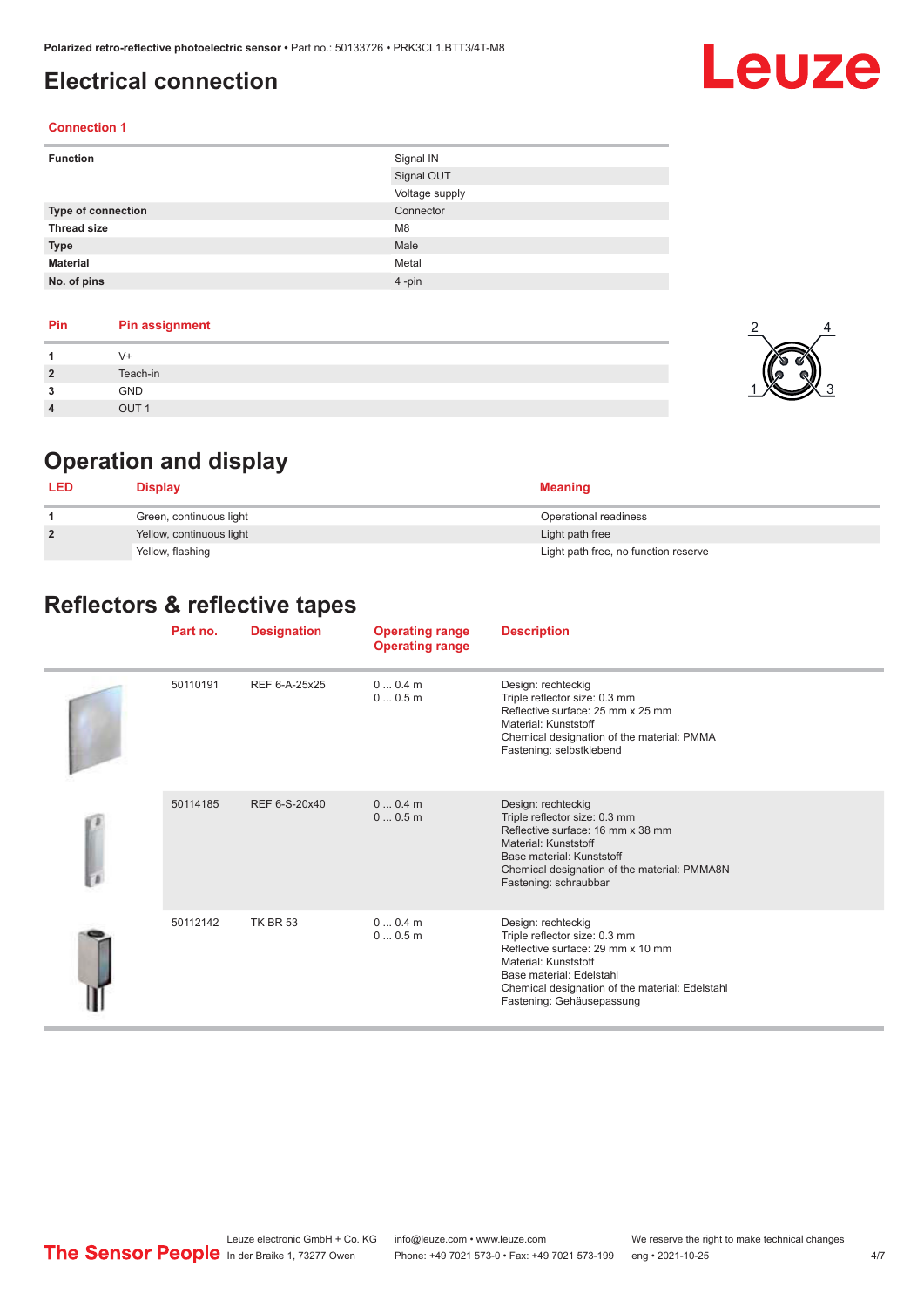## <span id="page-4-0"></span>**Part number code**

Leuze

Part designation: **AAA 3C d EE-f.GG H/i J-K**

| AAA3C | Operating principle / construction<br>HT3C: Diffuse reflection sensor with background suppression<br>LS3C: Throughbeam photoelectric sensor transmitter<br>LE3C: Throughbeam photoelectric sensor receiver<br>PRK3C: Retro-reflective photoelectric sensor with polarization filter                                                                                                                                                                                                                                                                                                                                 |
|-------|---------------------------------------------------------------------------------------------------------------------------------------------------------------------------------------------------------------------------------------------------------------------------------------------------------------------------------------------------------------------------------------------------------------------------------------------------------------------------------------------------------------------------------------------------------------------------------------------------------------------|
| d     | Light type<br>n/a: red light<br>I: infrared light                                                                                                                                                                                                                                                                                                                                                                                                                                                                                                                                                                   |
| EE    | Light source<br>n/a: LED<br>L1: laser class 1<br>L2: laser class 2                                                                                                                                                                                                                                                                                                                                                                                                                                                                                                                                                  |
| f     | Preset range (optional)<br>n/a: operating range acc. to data sheet<br>xxxF: Preset range [mm]                                                                                                                                                                                                                                                                                                                                                                                                                                                                                                                       |
| GG    | <b>Equipment</b><br>n/a: standard<br>A: Autocollimation principle (single lens) for positioning tasks<br>B: Housing model with two M3 threaded sleeves, brass<br>F: Permanently set range<br>L: Long light spot<br>S: small light spot<br>T: autocollimation principle (single lens) for highly transparent bottles without tracking<br>TT: autocollimation principle (single lens) for highly transparent bottles with tracking<br>V: V-optics<br>XL: Extra long light spot<br>X: extended model<br>HF: Suppression of HF illumination (LED)                                                                       |
| н     | Operating range adjustment<br>n/a with HT: range adjustable via 8-turn potentiometer<br>n/a with retro-reflective photoelectric sensors (PRK): operating range not adjustable<br>1: 270° potentiometer<br>3: teach-in via button<br>6: auto-teach                                                                                                                                                                                                                                                                                                                                                                   |
| i.    | Switching output/function OUT 1/IN: Pin 4 or black conductor<br>2: NPN transistor output, light switching<br>N: NPN transistor output, dark switching<br>4: PNP transistor output, light switching<br>P: PNP transistor output, dark switching<br>6: push-pull switching output, PNP light switching, NPN dark switching<br>G: Push-pull switching output, PNP dark switching, NPN light switching<br>L: IO-Link interface (SIO mode: PNP light switching, NPN dark switching)<br>8: activation input (activation with high signal)<br>X: pin not used<br>1: IO-Link / light switching (NPN) / dark switching (PNP) |
| J     | Switching output / function OUT 2/IN: pin 2 or white conductor<br>2: NPN transistor output, light switching<br>N: NPN transistor output, dark switching<br>4: PNP transistor output, light switching<br>P: PNP transistor output, dark switching<br>6: push-pull switching output, PNP light switching, NPN dark switching<br>G: Push-pull switching output, PNP dark switching, NPN light switching<br>W: warning output<br>X: pin not used<br>8: activation input (activation with high signal)<br>9: deactivation input (deactivation with high signal)<br>T: teach-in via cable                                 |
| κ     | <b>Electrical connection</b><br>n/a: cable, standard length 2000 mm, 4-wire<br>5000: cable, standard length 5000 mm, 4-wire<br>M8: M8 connector, 4-pin (plug)<br>M8.3: M8 connector, 3-pin (plug)<br>200-M8: cable, length 200 mm with M8 connector, 4-pin, axial (plug)<br>200-M8.3: cable, length 200 mm with M8 connector, 3-pin, axial (plug)<br>200-M12: cable, length 200 mm with M12 connector, 4-pin, axial (plug)                                                                                                                                                                                          |

## **Note**

![](_page_4_Picture_6.jpeg)

 $\%$  A list with all available device types can be found on the Leuze website at www.leuze.com.

Leuze electronic GmbH + Co. KG info@leuze.com • www.leuze.com We reserve the right to make technical changes In der Braike 1, 73277 Owen Phone: +49 7021 573-0 • Fax: +49 7021 573-199 eng • 2021-10-25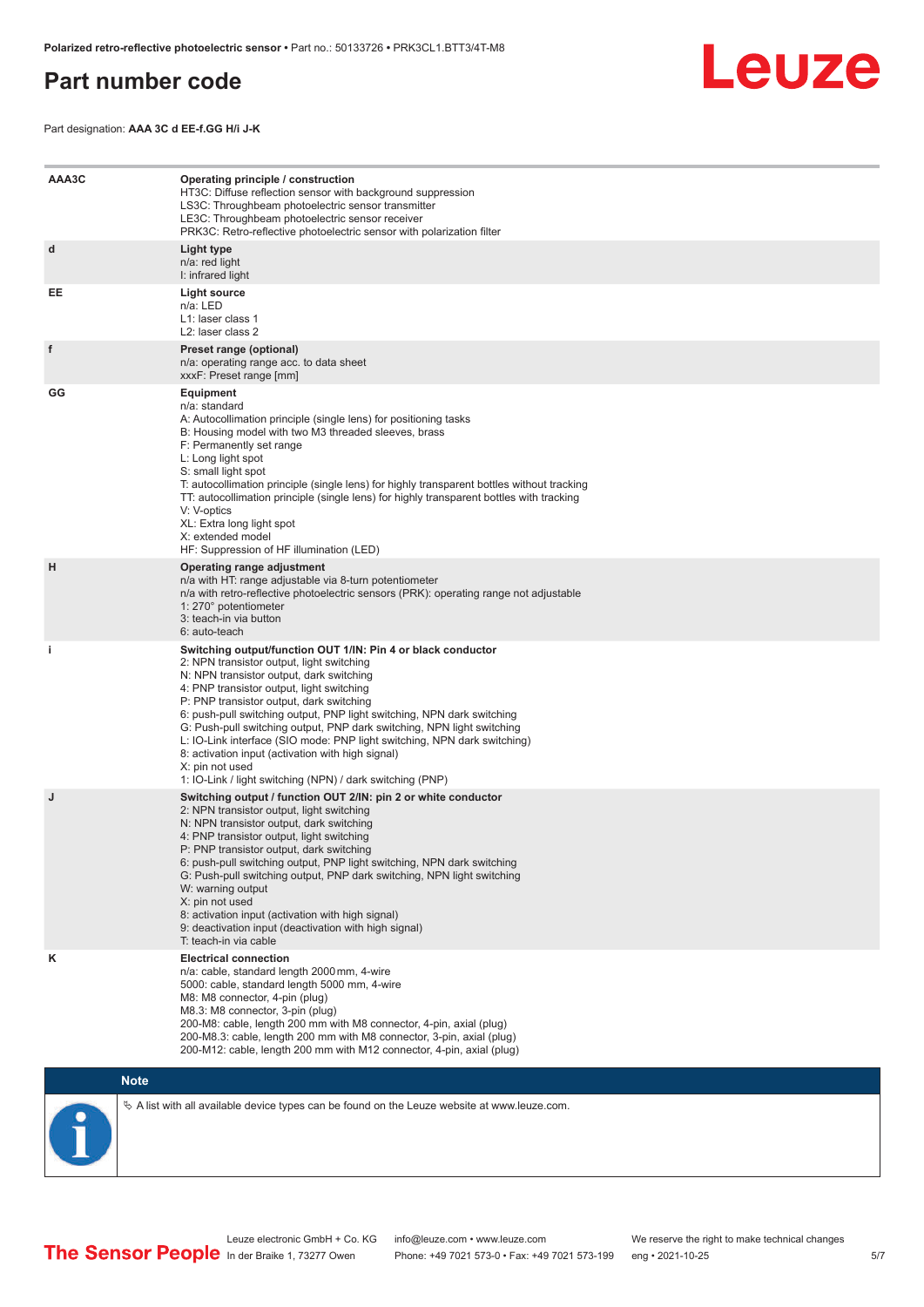## <span id="page-5-0"></span>**Notes**

![](_page_5_Picture_2.jpeg)

#### **Observe intended use!**

- $\%$  This product is not a safety sensor and is not intended as personnel protection.
- $\ddot{\phi}$  The product may only be put into operation by competent persons.
- $\%$  Only use the product in accordance with its intended use.

| <b>For UL applications:</b> |                                                                                                                                                                                                                                                                                                                  |  |  |  |
|-----------------------------|------------------------------------------------------------------------------------------------------------------------------------------------------------------------------------------------------------------------------------------------------------------------------------------------------------------|--|--|--|
|                             | $\%$ For UL applications, use is only permitted in Class 2 circuits in accordance with the NEC (National Electric Code).<br>These proximity switches shall be used with UL Listed Cable assemblies rated 30V, 0.5A min, in the field installation, or equivalent (categories: CYJV/<br>₩<br>CYJV7 or PVVA/PVVA7) |  |  |  |

|  |                                                                               | <b>WARNING! LASER RADIATION - CLASS 1 LASER PRODUCT</b>                                                                                                                                                                                                    |
|--|-------------------------------------------------------------------------------|------------------------------------------------------------------------------------------------------------------------------------------------------------------------------------------------------------------------------------------------------------|
|  |                                                                               | The device satisfies the requirements of IEC 60825-1:2007 (EN 60825-1:2007) safety requlations for a product of laser class 1 as well as the<br>U.S. 21 CFR 1040.10 requlations with deviations corresponding to "Laser Notice No. 50" from June 24, 2007. |
|  | $\&$ Observe the applicable statutory and local laser protection regulations. |                                                                                                                                                                                                                                                            |
|  | $\%$ The device must not be tampered with and must not be changed in any way. |                                                                                                                                                                                                                                                            |

There are no user-serviceable parts inside the device. Repairs must only be performed by Leuze electronic GmbH + Co. KG.

## **Further information**

- Light source: Average life expectancy 50,000 h at an ambient temperature of 25 °C
- Response time: For short decay times, an ohmic load of approx. 5 kOhm is recommended
- Sum of the output currents for both outputs, 50 mA for ambient temperatures > 40 °C
- For REF 6-A reflective tape, the sensor's side edge must be aligned parallel to the side edge of the reflective tape.
- The devices may only be operated with the reflectors listed above.

## **Accessories**

## Connection technology - Connection cables

|   | Part no. | <b>Designation</b> | <b>Article</b>   | <b>Description</b>                                                                                                                                |
|---|----------|--------------------|------------------|---------------------------------------------------------------------------------------------------------------------------------------------------|
| ŧ | 50130850 | KD U-M8-4A-V1-050  | Connection cable | Connection 1: Connector, M8, Axial, Female, 4-pin<br>Connection 2: Open end<br>Shielded: No<br>Cable length: 5,000 mm<br>Sheathing material: PVC  |
|   | 50130871 | KD U-M8-4W-V1-050  | Connection cable | Connection 1: Connector, M8, Angled, Female, 4-pin<br>Connection 2: Open end<br>Shielded: No<br>Cable length: 5,000 mm<br>Sheathing material: PVC |

Leuze